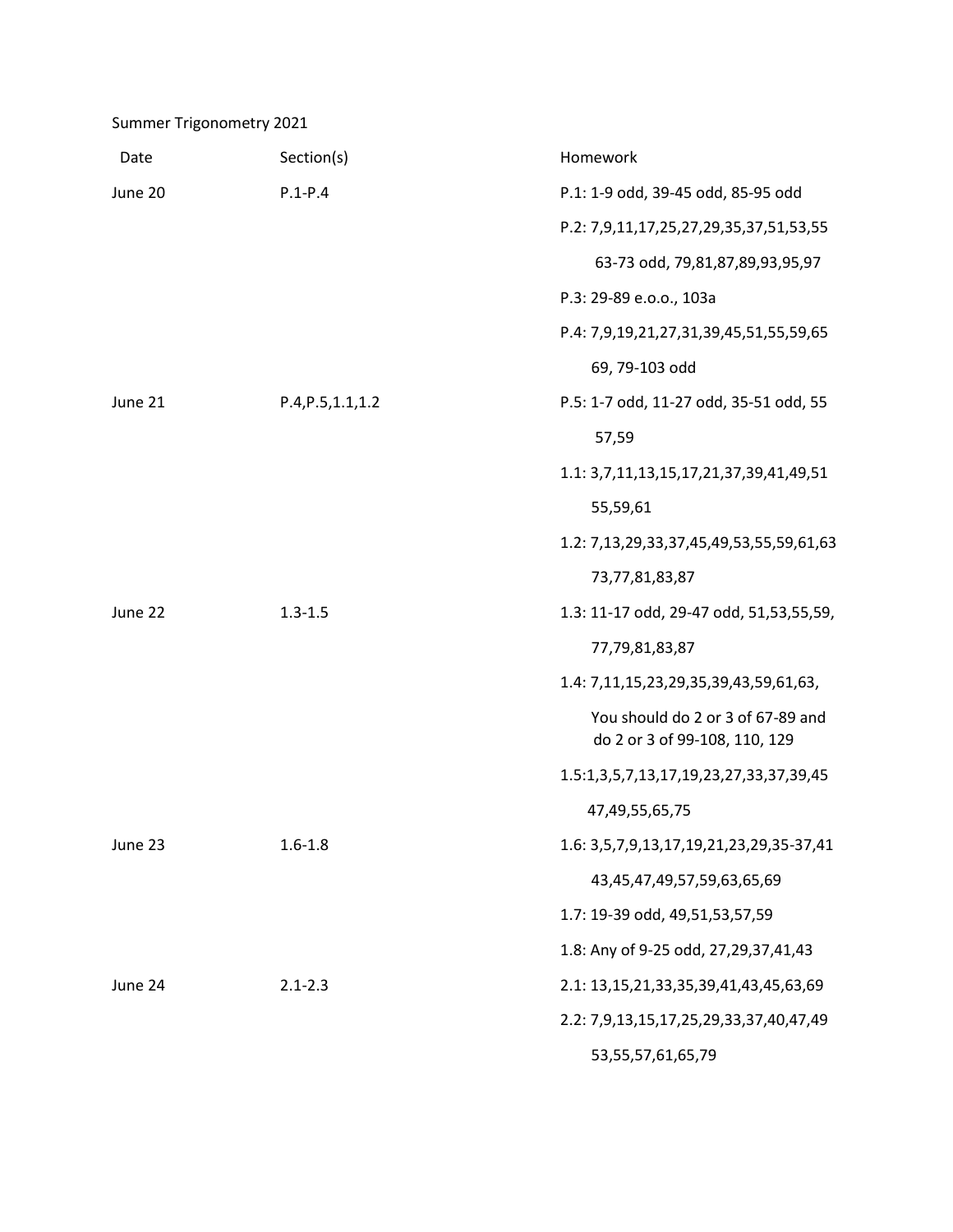|         |                    | 2.3: 3,5a,b,11,15,21,29,37,41,45,49,53       |
|---------|--------------------|----------------------------------------------|
|         |                    | 57,59,65,69,71,73                            |
| June 27 | $2.3 - 2.6$        | 2.4: 3,15,19,23,43,49,53,55,57,59            |
|         |                    | 2.5: 5,7a-e,9a,b,11a,b,43,45,47,51a,53a      |
| June 28 | 2.6, 2.7, 3.1      | 2.6: 1,7,13-21 odd, 31,35,43,47,51           |
| June 29 | Test on chapters   | 2.7: 15,23,25,29,31,41,47,49,55,57           |
|         | $P, 1$ and 2       | 3.1: 1-8, 15, 23, 33, 39, 45, 55, 61, 77, 81 |
| June 30 | $3.2 - 3.4$        | 3.2: 1-8,13,17,21,27-41 odd, 49-55 odd,      |
|         |                    | 63, 67, 73, 77                               |
|         |                    | 3.3: 5,9,15,19,25,29,35,37,43,47,49,51,      |
|         |                    | 59,63,65,71                                  |
|         |                    | 3.4: 1,3,5,9,11,15,19,23,25,27,29,31,37      |
|         |                    | 39,41,43,45,47,53,59,63,67,71,83             |
|         |                    | 85,89,93                                     |
| July 1  | 3.4, 3.5, 4.1, 4.2 | 3.5: 39,41,43,45,55,57,59,61 and             |
|         |                    | Handout                                      |
|         |                    | 4.1: 7,9,13-16,17,21,29                      |
|         |                    | 4.2: Any from 13-41 are fair game            |
|         |                    | Except 35,39,41                              |
| July 6  | $4.2 - 4.4$        | 4.4: 9,13,17,23,25,29,35,39,51,61,65         |
|         |                    | 71 and the most important 77-84              |
| July 7  | 4.4, 5.1, 5.2      | 5.1: 1,5,7-10,11,13,17,19,45,47,51,53,       |
|         |                    | 55,57                                        |
|         |                    | 5.2: 1,5,11,13,17,19,27,29,39-44,45,49,      |
|         |                    | 53,57,61,63,65,69,73,77,81,85                |
| July 8  | mid-term exam      | Chapters P-4                                 |
| July 11 | $5.3 - 5.5$        | 5.3: 9,13,17,23,29,31,33,37-47 odd, 53       |
|         |                    | 57,61-73 odd                                 |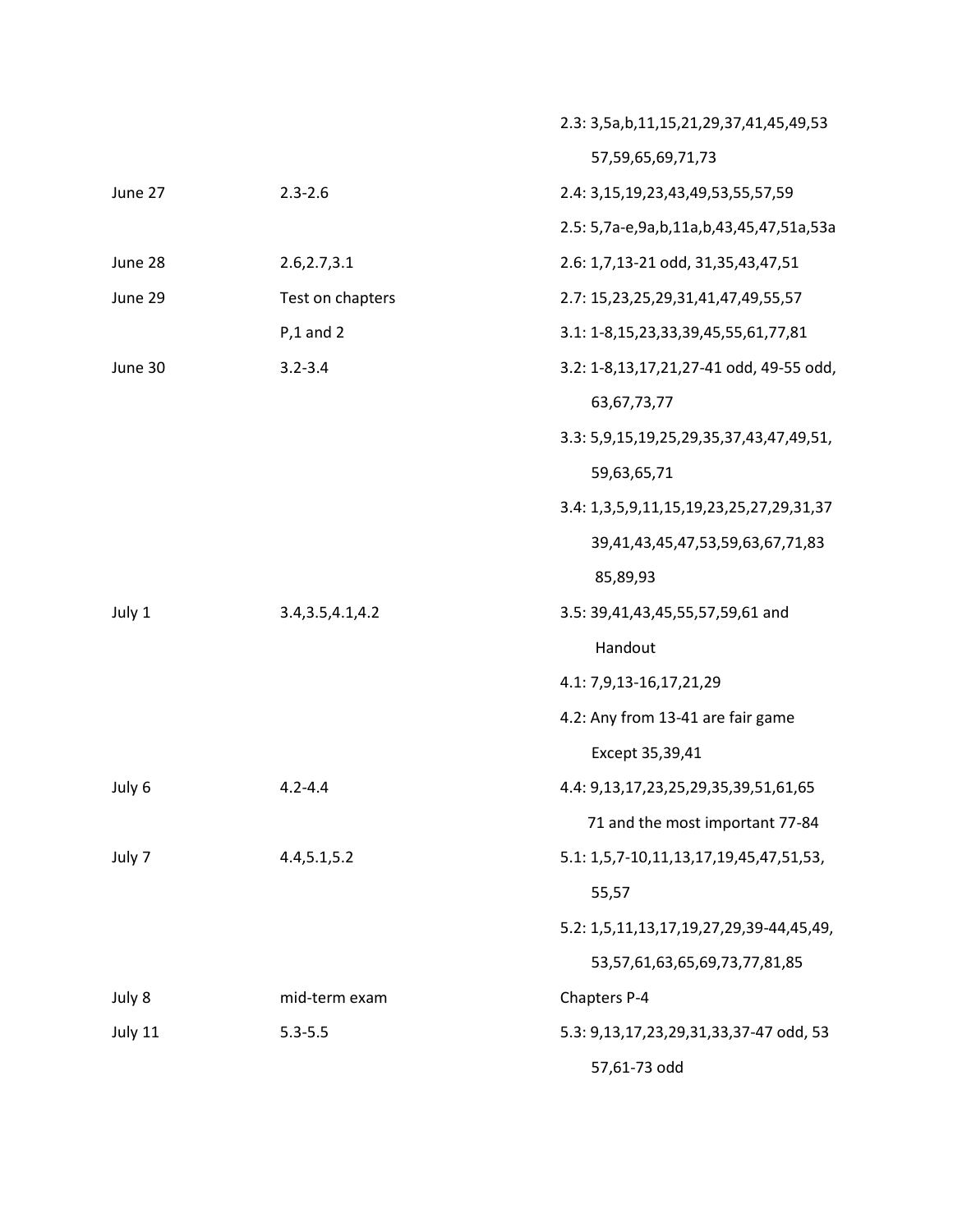|         |                      | 5.4: 9-23 odd, any of the odd problems         |
|---------|----------------------|------------------------------------------------|
|         |                      | from 25-57 and from 75-99 are                  |
|         |                      | reasonable problems.                           |
|         |                      | 5.5:?                                          |
| July 12 | $6.1 - 6.3$          | 6.1: 5-17 odd, 21, 25, 31-39 odd,              |
|         |                      | 43-53 odd, 65, 67, 69, 73, 77, 79              |
|         |                      | 6.2: 3,9,13,17,19,21,23,27,29,33,37            |
|         |                      | 51, 53, 57, 59, 65                             |
|         |                      | 6.3: 1b, 7, 11, 15, 19, 27, 29, 31, 37, 39, 45 |
|         |                      | 49,55-63 odd,71,81,83                          |
| July 13 | $6.4 - 6.6$          | 6.4: 1,3,7,11,15,17,27,29,35-45 odd,           |
|         |                      | 63,67                                          |
|         |                      | 6.5: 7-13 odd, 41, 45                          |
|         |                      | 6.6: 1-13 odd, 19, 23, 37, 39, 43, 49, 53, 57, |
|         |                      | 63,65                                          |
| July 14 | 6.6, 7.1, 7.2        | 7.1:1,5,9,15,17,21-33 odd,37,39,41,45          |
|         |                      | 49,51,57,61,65                                 |
|         |                      | 7.2: 1-11 odd, 15, 17, 19, 29, 51, handout     |
| July 15 | 7.2, 7.3             | 7.3: 7,9,13,15,17,21,23,27,29,35               |
| July 18 | $7.3 - 7.5$          | 7.4:1,3,7,15,23,25,27,31,33,37,39,47,55        |
|         |                      | 7.5: 1,3,5,9,13,23,25,35,41                    |
| July 19 | 8.2, 8.1             | 8.2: 1,5,9,13,23, (maybe 41)                   |
|         |                      | 8.1: 3,5,13,19,23,29                           |
| July 20 | Test on chapters 5-8 |                                                |
| July 21 | 9.1, 9.2             | 9.1: 3,7,11,17,19,33,43,55                     |
|         |                      | 9.2: 3,7,15,19,27,29,35,39,                    |
| July 22 | 9.3, 9.5             | 9.3: 5,13,19,23,27                             |
|         |                      | 9.5: 1,3,5,9,39,41                             |